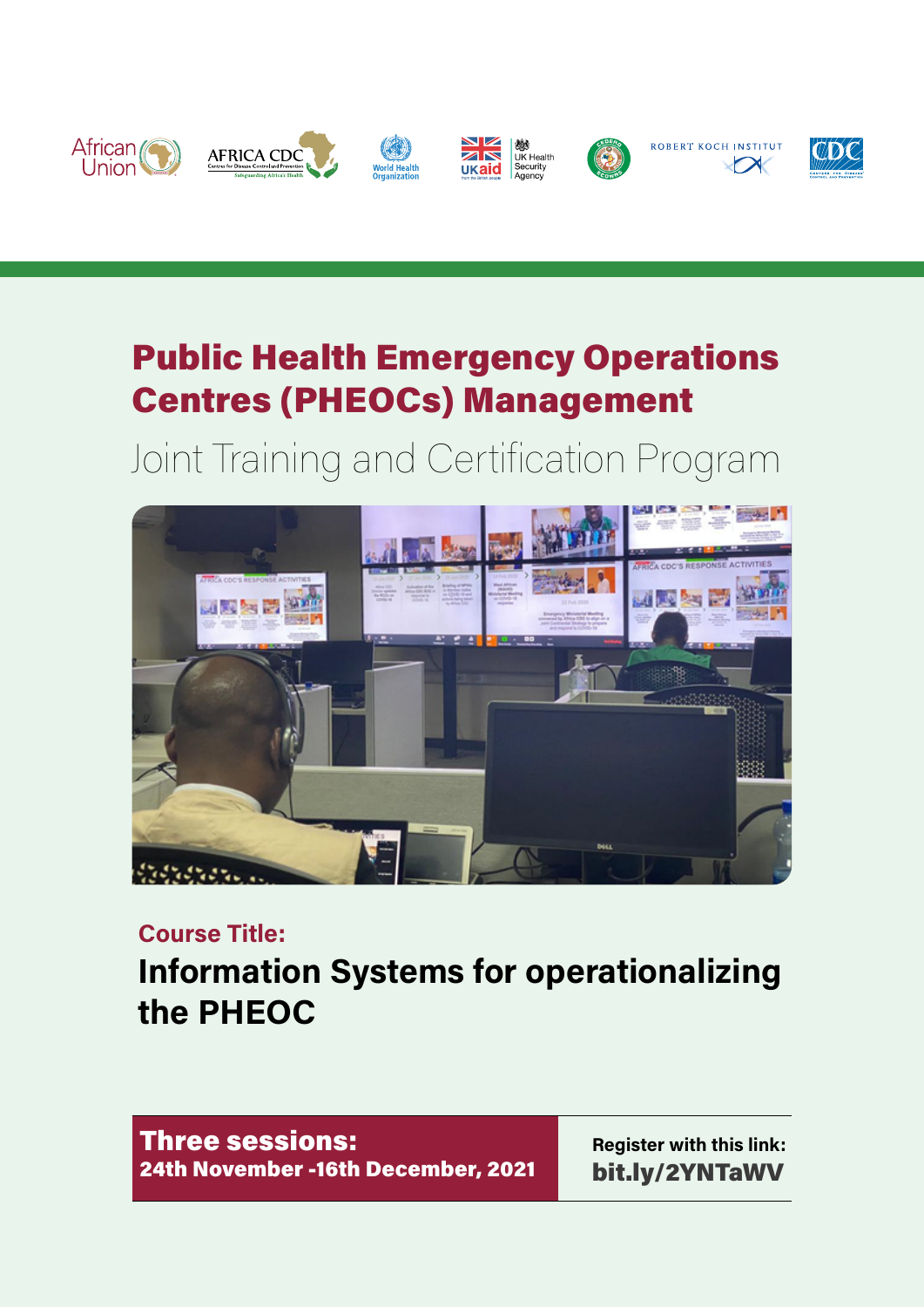#### **Course Background**

Public Health Emergency Operations Centres (PHEOCs) have proven to contribute to better coordination of preparedness and response efforts to public health crises. Functional PHEOC serve as hubs for coordinating the preparation, response, and recovery from public health emergencies and are critical for the implementation of the International Health Regulations (IHR 2005). To effectively manage emergencies requires gathering, processing and analyzing a wide range of data and information. It also involves constant and rapid communication and coordination between various emergency stakeholders. This suggests the need for information management systems that facilitate information management and coordination.

In this course, participants will gain practical knowledge on data standards, processes and output for each mode of operation in the PHEOC. Participants will also understand how information systems play key role in streamlining operations as detailed in the PHEOC Handbook.

#### **Course Objectives**

- 1. Introduce the required data sources, processes and information products for each PHEOC Mode of Operation
- 2. Provide an overview of objectives and requirements for an effective Information System for each Mode of Operations in the PHEOC.
- 3. Conduct live demonstration of example systems such as the Electronic Public Health Emergency Response Management (ePHERM).
- 4. Share country experience in developing and adapting Information Management Systems

By the end of the training, participants shall be able to:

- 1. Identify data and information sources required to effectively detect and respond to public health emergencies.
- 2. Understand how to systematically process data, produce and manage information
- 3. Understand how information systems are designed and used to facilitate data collection, information management, communication and coordination in the PHEOC.

#### **Target Audience**

National and sub-national frontline public health emergency management officers, particularly those working within PHEOCs in Africa and WHO's Eastern Mediterranean Region. Notwithstanding, the course is open to any public health or disaster management professional including government officials in charge of emergency management, civil societies, private sector and academia.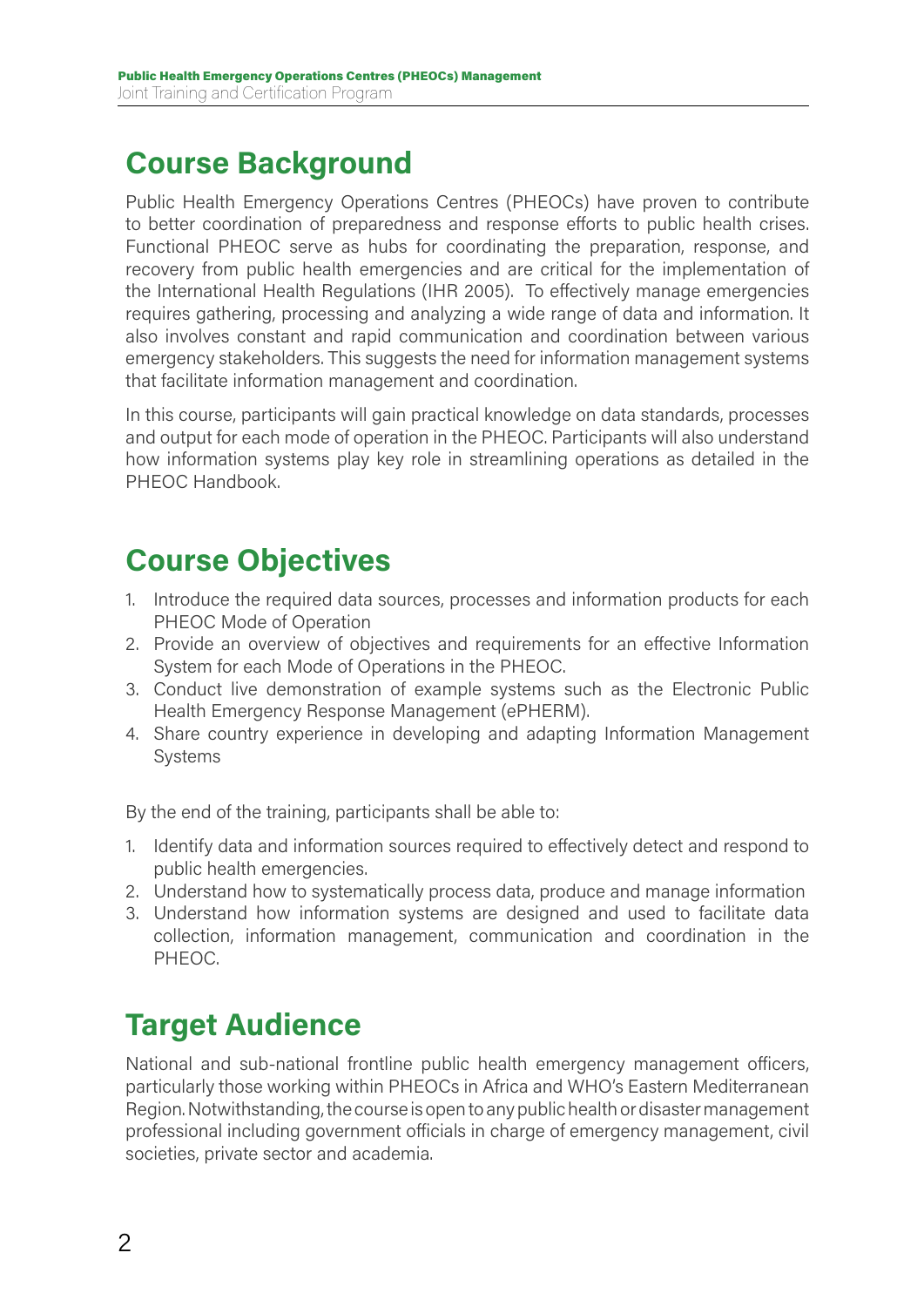### **Agenda**

| <b>Date</b> | Topic                                                                                                   |
|-------------|---------------------------------------------------------------------------------------------------------|
| 24/11/2021  | PHEOC Data and information management<br>$\blacksquare$<br><b>Country Experience</b><br>$\blacksquare$  |
| 14/12/2021  | Information systems and PHEOC documents<br>$\blacksquare$<br>Country experience<br>$\blacksquare$       |
| 16/12/2021  | Live Demo - Software and information management in<br>$\blacksquare$<br>Watch, Alert and Response Modes |

## **Registration**

Register with this link: <https://bit.ly/2YNTaWV>

#### **Course evaluation**

At the end of each session, participants are expected to complete a short feedback form. Similarly, participants will complete an end-of-training survey aimed at gathering feedback on the course content, delivery style and understanding participants' needs for follow-up and design of future PHEOC courses.

#### **Course Assessment**

Participants will be given an online end-of-course quiz to assess the understanding and knowledge gained from the sessions. Each participant needs to pass the quiz at a rate not less than 80% to demonstrate knowledge gained.

### **Certification**

A Certificate of Completion will be issued to participants who attend ALL 3 live sessions and an end-of-course assessment with a pass mark of 80% or above.

# **Workshop Language:**

English with simultaneous interpretation into French and Arabic.